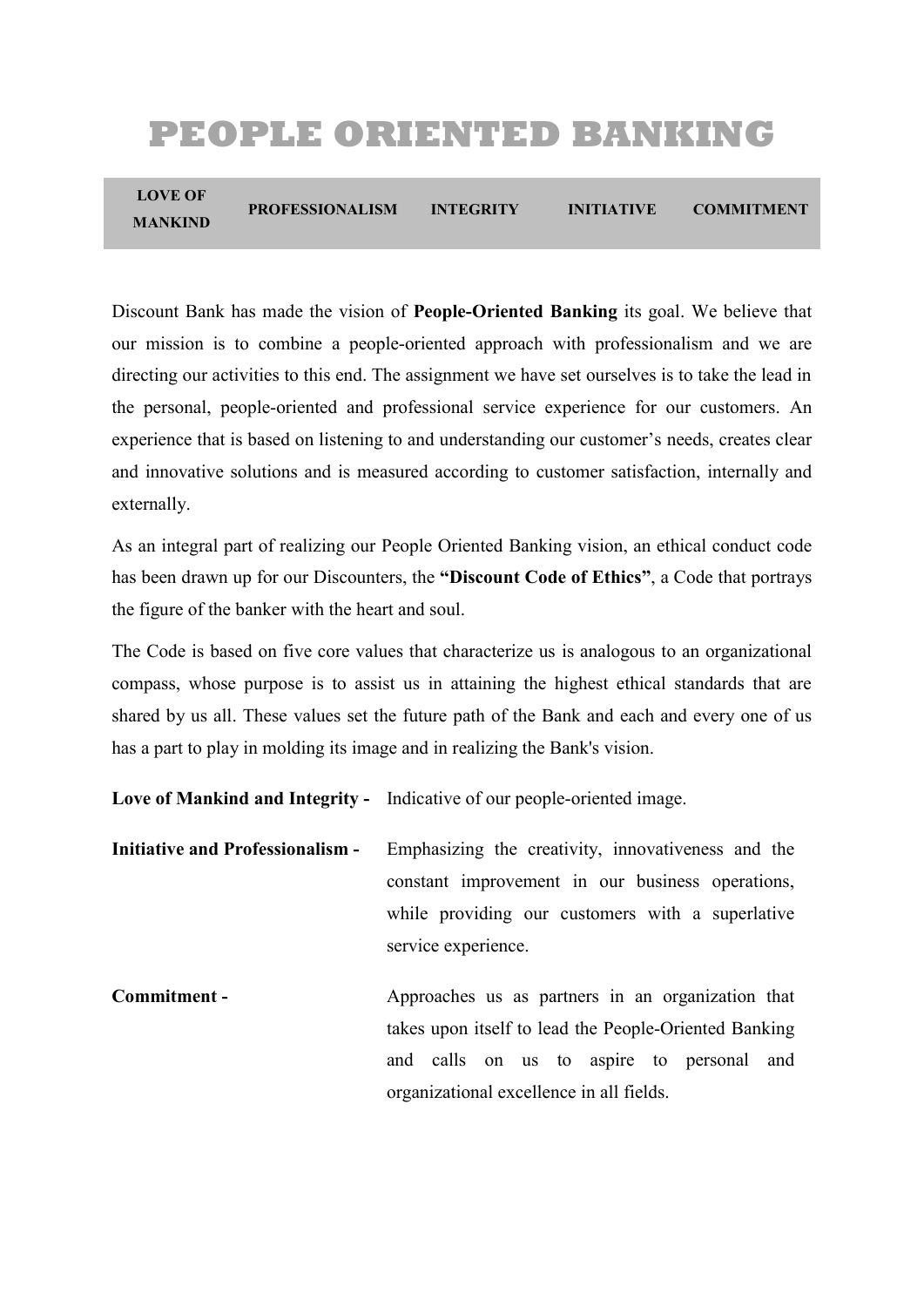The rules of conduct in the Code, in light of which our professional and business activities shall be conducted, reflect our actual values and illustrate how these are expressed in our daily lives, in our relationships with customers, suppliers, colleagues, competitors, authorities, shareholders, and the community within which we operate.

The **"Discount Code of Ethics"** applies to all the Bank's employees, at all positions or ranks. The Code was drafted by a panel of Bank employees, assisted by professional consultants specializing in ethics, and at present is undergoing discussions of the employees' union with the Bank's Management. The Code does not supersede the laws, regulations, rules and procedures applying to us, as individual and as a Bank, nor does it make the Labor Charter or the existing work agreements redundant; instead, it serves as an additional and complementary ethical pillar.

Each and every one of us is personally responsible for adhering to our core values and the rules of conduct, for basing our professional conduct on these and for serving as a personal example. In this manner, we will be preserving and strengthening our status as an ethical organization and as a people-oriented, professional Bank.

We aspire to be a leading Bank in ethical reputation. Ethical conduct, as a way of life will form the basis for realizing this aspiration and for creating a firm ethical culture. Following are the main points of the **"Discount Code of Ethics"**.

# **LOVE OF MANKIND**

# **Acknowledgment of humanity, tolerance and attentiveness as principles expressing mutual esteem and respect in interpersonal relations.**

The love of mankind itself is expressed both through our putting the customer at the center of our activity, and in our relations with colleagues at work and in the importance that we attach to activity in aid of the community of which we are part.

# **PROFESSIONALISM**

**Professional qualifications, know-how and experience based on a constant process of learning and improvement.**